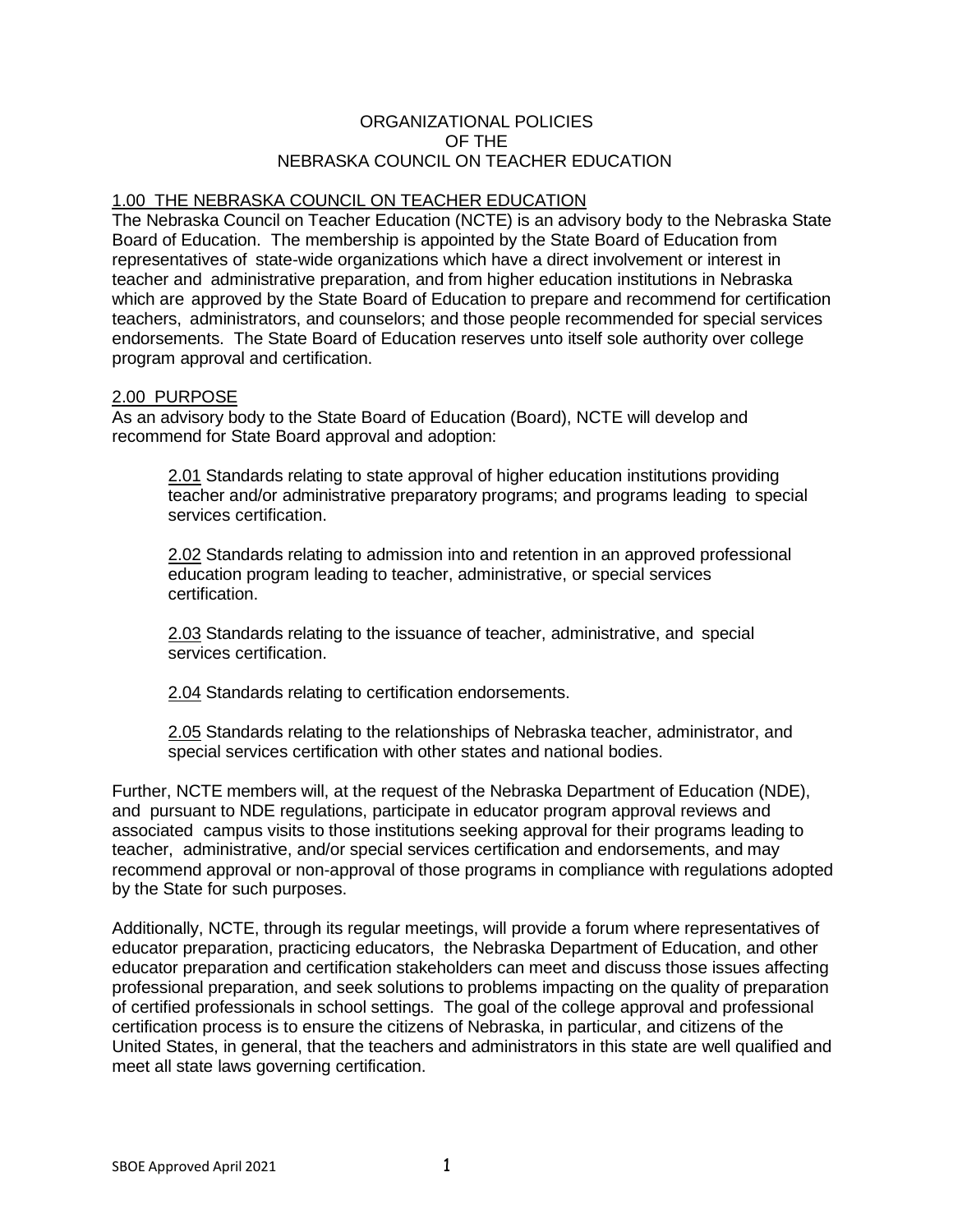### 3.00 STATUTORY AUTHORITY

Appointments to the NCTE are made by the Board pursuant to its authorization. Sections 79- 318(9), R.R.S., 1943, and 79-808, R.R.S., 1943.

### 4.00 MEMBERSHIP

The State Board of Education shall appoint all members of the NCTE. Membership shall include equal representation of Higher Education, School Governance, and Teachers as specified in Sections 4.01, 4.02, and 4.03. Terms shall begin August 1 in the year in which the members are appointed and shall continue until July 31 in the year in which their terms expire.

Members are expected to act as liaisons between the NCTE and the groups they represent.

Organizations submitting nominations for members and alternates shall give consideration to balancing the representation with regard to geographic location and state board district, gender, ethnicity, grade level, academic subject area, and school enrollment size. Selection of members shall be in accordance with the following provisions:

### 4.01 Higher Education

One (1) representative shall be nominated from each Board approved teacher preparation college or university. The representatives shall be nominated by the university or college chancellor or president.

#### 4.02 School Governance

The number of persons representing School Governance shall equal the number of Board approved teacher preparation institutions, and nominated as follows:

4.02A NCAPE Representative. One (1) administrator shall be nominated by the Nebraska Council of American Private Education (NCAPE) to represent private schools.

4.02B School Board Membership. Two (2) School Governance members shall be nominated by the Nebraska Association of School Boards (NASB).

4.02C Administrative/Supervisory Membership. Those nominated and appointed shall include individuals who perform in administrative or supervisory roles in public school or agency settings and include School Administrators, Curriculum Directors, Human Resources and ESU personnel.

4.02Ci Nine (9) members shall be nominated by the Nebraska Council on School Administrators (NCSA).

4.02Cii One (1) Administrative/Supervisory member shall by appointed by the State Board of Education.

4.02D Community College Representative. One (1) individual representing Community Colleges shall be nominated by the Nebraska Community College Association.

4.02E Nebraska Department of Education (NDE). Two (2) representatives of the Nebraska Department of Education shall be nominated by the Nebraska Commissioner of Education.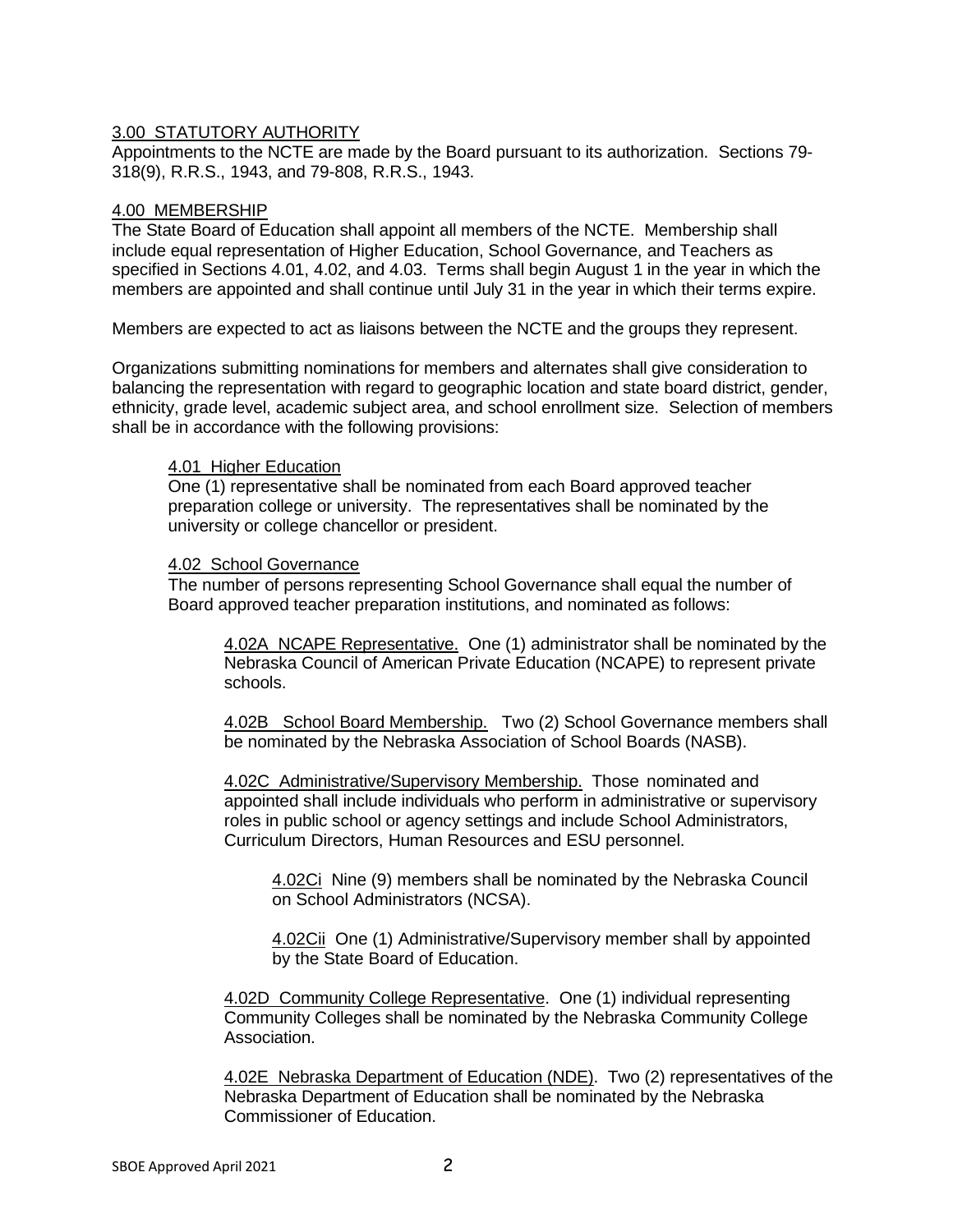### 4.03 Teachers

The number of persons representing practicing teachers shall equal the number of Board approved teacher preparation institutions, and shall be nominated as follows:

4.03A Two (2) shall be nominated by the State Board of Education, and

4.03B The remaining shall be nominated by the Nebraska State Education Association (NSEA).

### 5.00 ALTERNATES

Each category of membership shall nominate alternates to the Council. The alternates may serve as voting members when members of the official delegation are unable to attend. Names of alternates shall be submitted at the same time as proposed NCTE nominations.

5.01 The NCSA may nominate six (6) alternates; NASB, one (1); NSEA, eight (8); NDE, one (1); NCAPE, one (1); State Board of Education, two (2); and Educator Preparation institutions, one (1) each.

5.02 Alternates may attend meetings of NCTE at times other than when serving as an official delegate but under such circumstances shall not have voting privileges. When not replacing an official delegate, expenses of alternates in attendance are not eligible for state reimbursement.

# 6.00 METHOD OF SELECTING MEMBERS AND ALTERNATES

Nominations for members and alternates shall be submitted to the Executive Committee of NCTE, which shall review the nominees to determine if the requirements are achieved as described in Section 4.00. If necessary, the Executive Committee will ask a nominating group to modify its list so that the requirements are achieved. The Executive Committee shall submit the final list of nominees to the Commissioner of Education for State Board action prior to the first meeting of the membership year.

When NCTE members are no longer in the position which qualified them for appointment to NCTE, they shall immediately resign from the NCTE. If an approved alternate cannot be utilized for the remaining membership year, the Executive Committee will ask the nominating group or institution for an immediate replacement. Interim replacements made after the annual State Board of Education approval will be approved by NDE staff and formally approved by the State Board if they continue to serve as an NCTE member in the next membership year.

### 7.00 LENGTH OF TERM

Representatives from the School Governance and the Teachers categories shall serve a term of four years. Representatives of Higher Education and the Department of Education shall be appointed annually.

# 8.00 NCTE OFFICERS

NCTE officers shall consist of President and President-Elect, who shall serve for a term of two years. Nominations for President-Elect shall be presented at the spring semester meeting of odd numbered years and elected by the membership of NCTE at the summer meeting. The President-Elect shall serve two years as President-Elect and two years as President. The President and President-Elect shall assume office August 1 of the odd numbered years. A representative of the Nebraska Department of Education or his/her designee shall serve as the recording secretary in a non-voting capacity.

The President and President-Elect shall be representative of different membership groups, i.e.,

SBOE Approved April 2021 3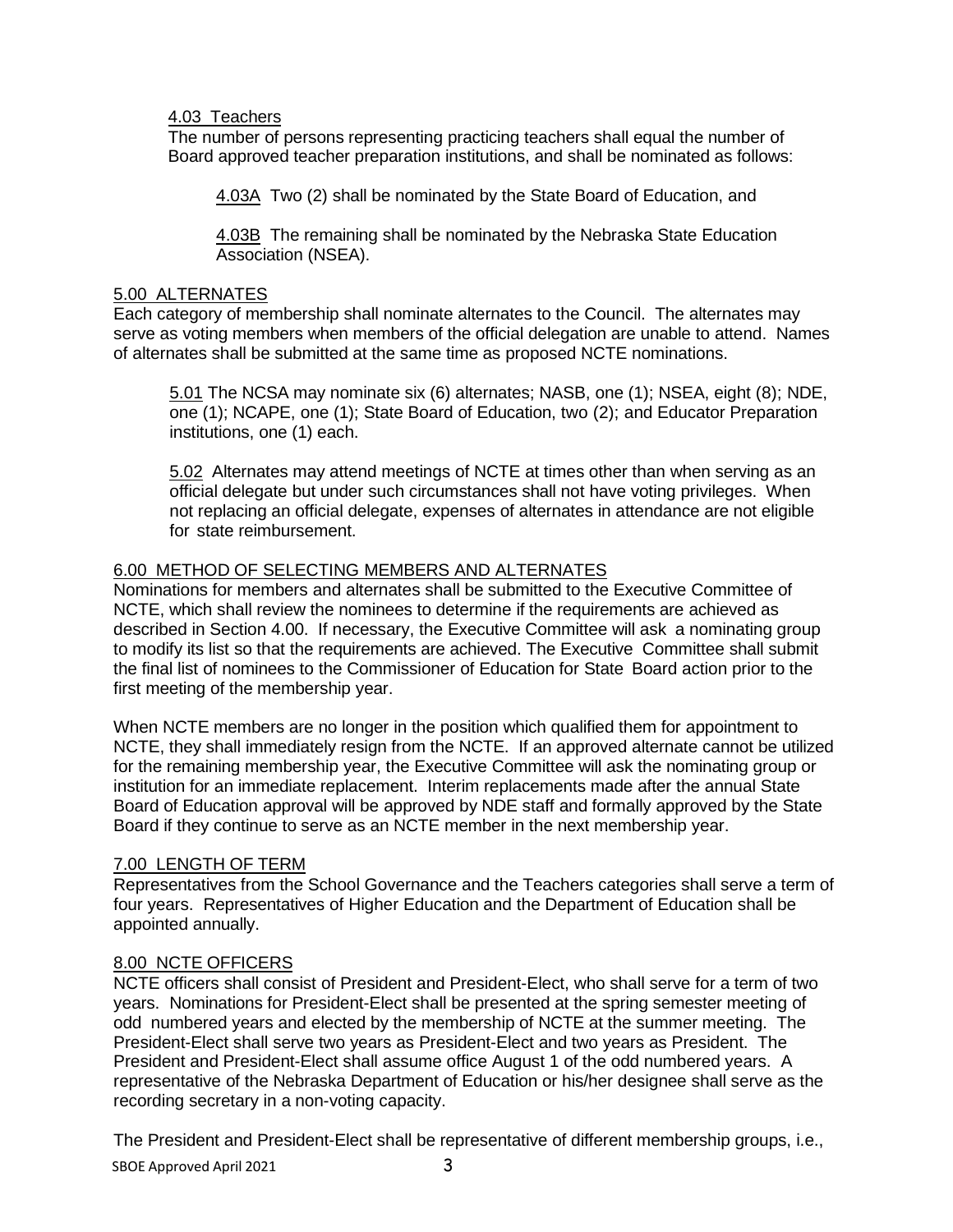Governance, Higher Education, Teachers.

The President or the President's designee shall serve as the presiding officer of NCTE and liaison to the Board.

The President and/or the President's designee, will attend regularly, and present a report, at least annually, to the State Board of Education as part of the Board agenda or public comment period.

### 9.00 EXECUTIVE COMMITTEE

The President, President-Elect, Chairpersons of the Standing Committees, and the two NDE representatives shall constitute the Executive Committee. In the event that any of the following groups: Governance, Higher Education, or Teachers are not represented on the Executive Committee by virtue of office or serving on a Standing Committee, the Executive Committee shall appoint a representative of that unrepresented group to serve for a one-year term.

9.01 Duties. The duties of the Executive Committee shall include the following:

9.01A Meet at least thirty (30) days prior to each regular meeting of the NCTE to prepare an agenda.

9.01B Provide guidance and leadership in conducting the business of NCTE.

9.01C Coordinate the work of the Standing Committees and *ad hoc* committees.

9.01D Review the list of nominees and alternates for appointment to NCTE as provided under the provisions governing membership (Section 6.00) and transmit a final list of nominees to the Commissioner of Education for Board action. The Executive Committee is responsible for determining reasonable balance in the NCTE as described in Section 4.00.

9.01E Appoint a nominating committee of three members: one each from school governance, higher education, and teacher delegates who shall seek candidates for the office of President-Elect. This committee will prepare a slate of nominees to be presented at the March meeting of the odd numbered years and voted on at the June meeting. Nominations may also be made from the floor.

9.01F Appoint the President-Elect as President if the President fails to complete his/her term. The Executive Committee shall then appoint, from the membership of NCTE, an individual to fill the office of President-Elect until the office can be filled by election at the next June meeting.

9.01G Appoint the President and President-Elect if both offices should simultaneously become vacant, until the offices can be filled by election at the next June meeting.

9.01H Assign members of NCTE to Standing Committees of NCTE and make reassignments to fill vacancies as they occur.

9.01I Annually approve a calendar of anticipated endorsement reviews.

9.01J Review proposed endorsements as presented by the *ad hoc* committee chair. The Executive Committee may return the proposed endorsement to the *ad*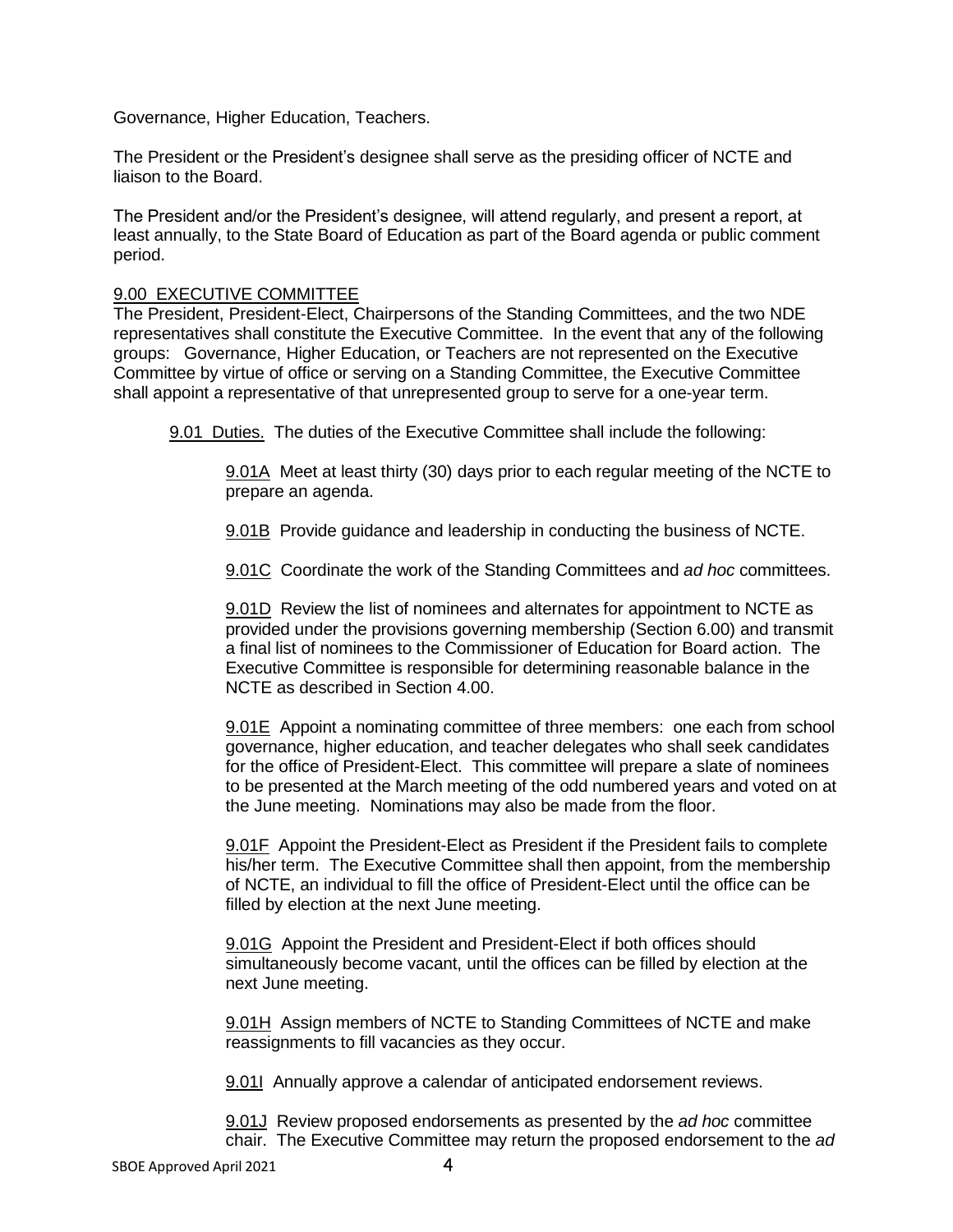*hoc* committee with recommendations for modification, make minor changes in the proposed endorsement with the approval of the *ad hoc* committee chair, and/or forward it to the appropriate Standing Committee

9.01K Review every proposed endorsement as presented by the *ad hoc* committee chair for requests to change the number of semester credit hours, grade levels, and undergraduate or graduate status. Any changes in these three areas must be approved by the Executive Committee.

9.01L Initiate, receive, and/or evaluate proposals for new endorsements. The Executive Committee will refer any proposed new endorsement to the full Council. The full Council will decide whether such a proposed endorsement shall be recommended for addition to Rule 24. If the Council decides favorably, an *ad hoc* committee will be set up under the normal procedures.

9.01M The Executive Committee may initiate, receive and/or evaluate proposals for endorsement revisions and will refer those proposals to the appropriate *ad hoc* or Standing Committee for action under the normal procedures.

9.01N Act on behalf of the full Council when there is a need for a decision which cannot be postponed to a subsequent regular meeting of the full Council. When such action is taken, a report will be made to the membership at the next regular meeting. The Executive Committee may make a decision on any topic except to reverse a recent decision of the Council.

### 10.00 STANDING COMMITTEE OFFICERS.

During the spring semester meeting of each even numbered year, each Standing Committee, from its membership, shall elect a Chairperson, Vice Chairperson, and Secretary who shall serve for a term of two years. The officers may be re-elected once. Succeeding officers for each position must be elected from a different representational group. The term shall begin August 1<sup>st</sup> of the same year. In the event of a resignation or vacancy, the Standing Committee shall elect a successor at the next regularly scheduled meeting.

The Secretary shall provide a copy of the minutes to NDE within 14 days of the meeting for inclusion in the published minutes of the Council.

### 11.00 STANDING COMMITTEES

There shall be three Standing Committees with membership drawn from the members of NCTE. Membership on each Standing Committee shall consist of one-third of the NCTE membership, and each committee shall include a balanced number of representatives from Higher Education, Governance, and Teachers. The Executive Committee will determine, to the extent possible, the priority agenda items for the membership year for each Standing Committee at their meeting preceding the first annual NCTE meeting. Additional agenda items may be identified throughout the membership year.

### 11.01 Responsibilities of the Standing Committees shall be to:

Conduct periodic review of educator certification requirements and recommend changes to NCTE for consideration and adoption. Such recommendations, when approved, shall constitute recommendations to the Board for revision in applicable educator preparation and certification Rules.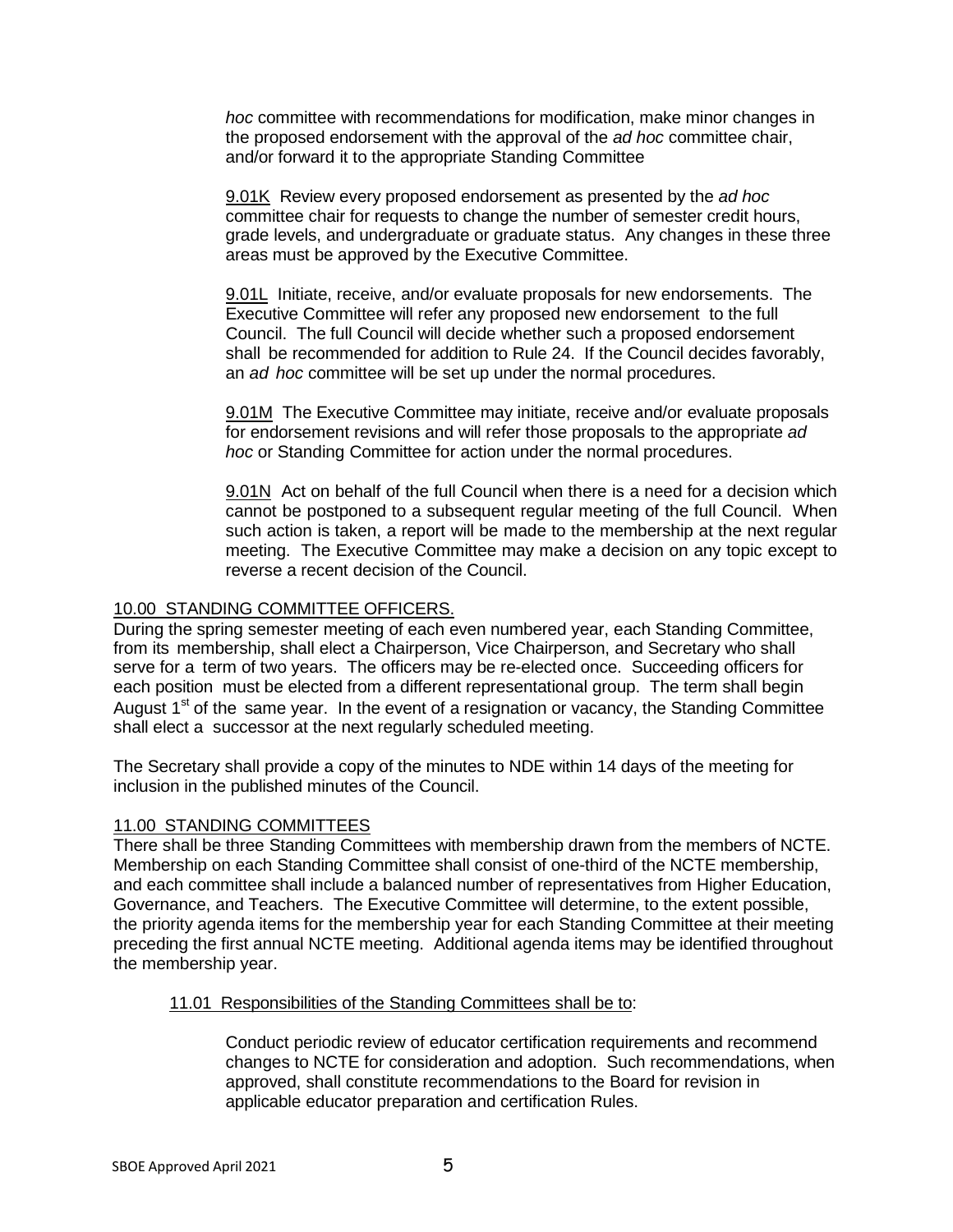Deliberate and make recommendations to the full Council on such special issues as assigned.

Review the requirements for endorsements on a schedule determined by the Executive Committee in collaboration with NDE staff and shall recommend revisions in such requirements to the full Council. Action taken by the full Council shall constitute a recommendation to the Board. The committee, in conducting such reviews, shall utilize the expertise of *ad hoc* committees which shall meet the requirements set forth under Section 17.00. Recommend the names and addresses of appropriate persons to serve on the *ad hoc* committees according to the categories stipulated in the *Ad Hoc* Committee Guidelines. Such names will be submitted to the Nebraska Department of Education who will create a balanced *ad hoc* committee according to the guidelines in Section 17.00.

If, in the opinion of the Executive Committee, extra meetings of a Standing Committee need to occur in order to process the endorsements in an expeditious manner, special meetings may be called. In such cases, the State of Nebraska will cover the usual expenses as described in Section 16.00.

#### 12.00 COLLEGE APPROVAL

The full Council shall act as a committee of the whole to recommend college approval. Using the standards adopted by the Board for approval of educator preparation programs, the Department of Education shall schedule and provide for folio review teams and college visits. The visitation teams will include NCTE representatives who have participated in NDEsponsored college approval process training.

- A. The number of persons serving on State folio review and visitation teams will be determined by the size of the institution.
- B. Areas of expertise for persons nominated to serve on state approval teams will be reviewed by NDE prior to appointment to a review team.
- C. Persons selected to serve on visitation teams must verify that they do not have a conflict of interest with that institution.
- D. The Nebraska Department of Education shall coordinate college program approval training and updates on a schedule recommended by the Executive Committee.
- E. NDE staff will report the results of the state program approval to NCTE. The unit head, or his/her designee, shall be afforded an opportunity to respond to a visitation report before a recommendation is made by the full Council to the Department of Education. The rejoinder will be made to the Executive Committee prior to the commencement of the morning business meeting. A recommendation for action by the NCTE will be made by the Executive Committee during the afternoon business meeting.
- F. NCTE executive committee representatives shall forward NCTE recommendations to the Commissioner of Education for State Board of Education action.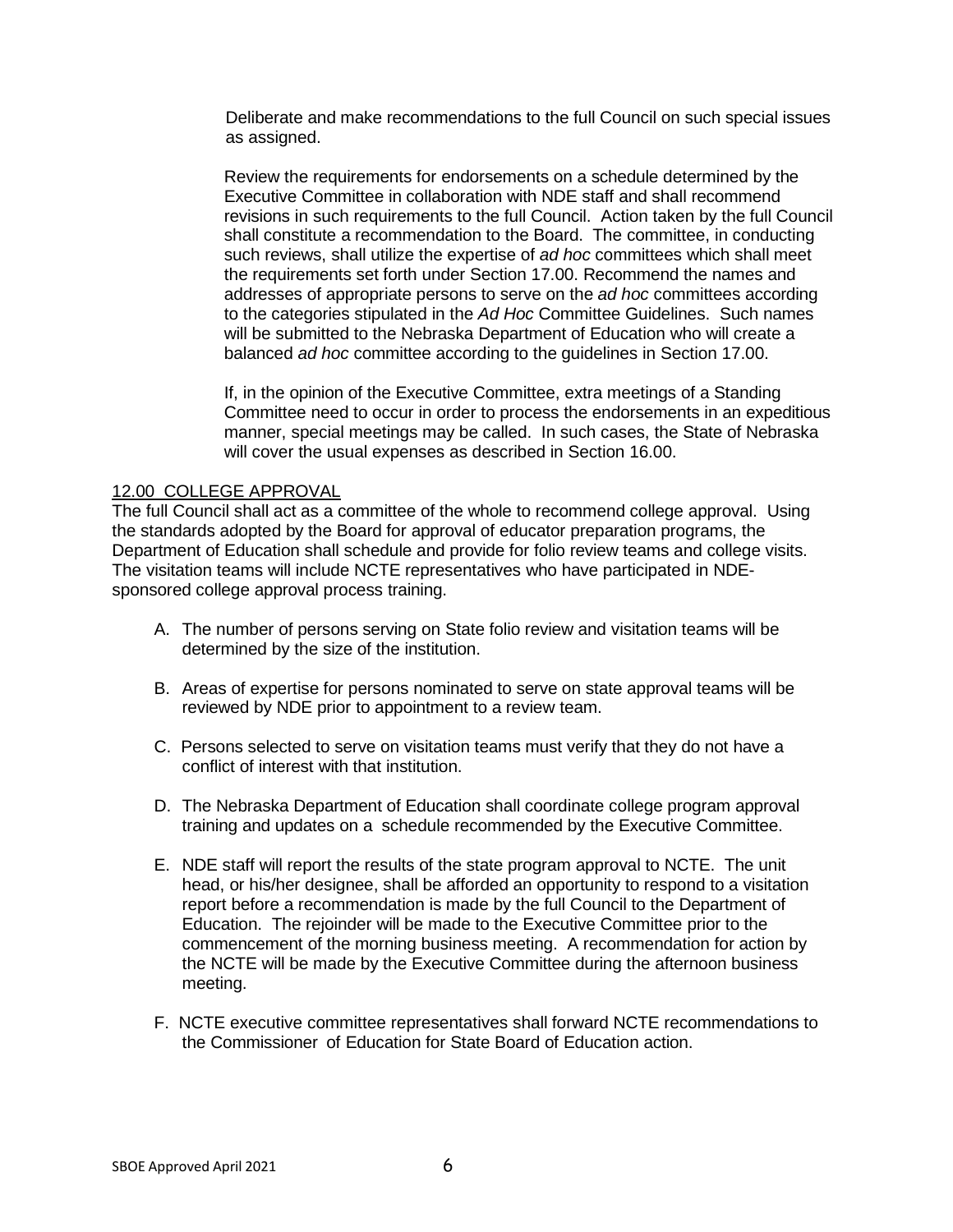# 13.00 MEETINGS OF NCTE

There shall be three regular meetings of NCTE – one during the fall semester, one during the spring semester, and one during the summer. Meetings of the NCTE shall be subject to the open meetings law and public notice of said meetings shall be made by NDE.

The meeting agenda and associated materials for Council action will be posted to the website thirty (30) days prior to the meeting date.

Special meetings of the Council may be called by the President when authorized by the Executive Committee and approved by the Commissioner of Education.

All meetings will be in compliance with the Nebraska Open Meetings Act, Nebraska Revised State Statute 85-1401 through 84-1414.

### 14.00 VISITORS COMMENT PERIOD

In conjunction with each meeting of NCTE, there shall be a public comment period at which time those members of the public wishing to address NCTE shall have an opportunity to do so, subject to procedures adopted by NCTE. The presiding officer shall have the right to limit discussion in order to facilitate the work of NCTE.

In conjunction with debate on specific recommendations being considered by NCTE, the Chairperson of a Standing Committee or the President may request that a non-member be allowed to address the membership regarding that issue. The request shall be granted unless there is an objection. In such event, the non-member shall be granted speaking privileges only by an affirmative vote of a majority of the membership present.

# 15.00 AMENDMENTS TO THESE ORGANIZATIONAL POLICIES

These Organizational Policies may be recommended for changes by majority vote of the membership present provided that such recommended changes shall have been provided to the membership at least 30 days prior to the date of the business meeting at which a vote to amend is taken. The NCTE President, or his/her designee, shall present the recommendations to the State Board of Education. Such recommended changes shall become effective when approved by the State Board of Education.

# 16.00 EXPENSES

Expenses for Program Reviews, Approval Visits; NCTE, Executive Committee, Task Force, and *ad hoc* committee meetings; and NCTE member and alternate (when serving as a delegate) expenses for such meetings shall be borne by the State of Nebraska in accordance with state approved expense guidelines.

Members of *ad hoc* committees will be reimbursed for expenses by the State of Nebraska in accordance with state approved expense guidelines. School districts may be reimbursed for the cost of a substitute for teachers serving on *ad hoc* committees.

# 17.00 PROCEDURES FOR ENDORSEMENT REVISION

17.01 Ad Hoc Committee Overview. The *ad hoc* committee membership is selected to give representation to professional teacher educators; scholars in the field; PK-12 educators; the general public; administrators; and the Nebraska Department of Education. Members are selected to reflect balanced representation with regard to geographic location and state board district, gender, ethnicity, grade level, academic subject area, and school enrollment size. It is the responsibility of the *ad hoc* committee to review and update the criteria for endorsement in the specified area, such that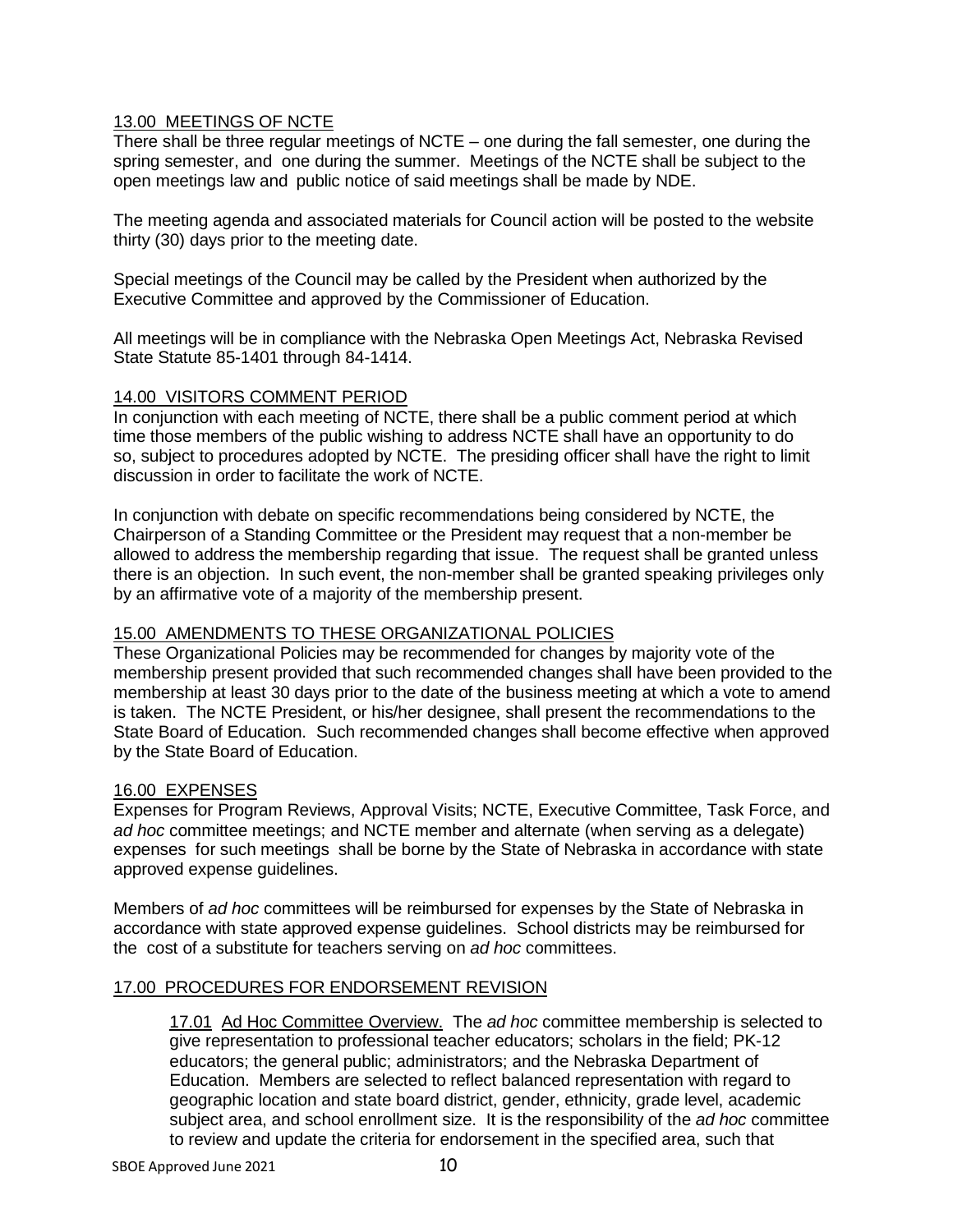teacher, administrator, and special services educator requirements reflect the best of current knowledge and are responsive to special needs in Nebraska.

17.02 Ad Hoc Chairs. Chairs of the *ad hoc* committees shall be collaboratively determined by the NDE Team Leader responsible for the endorsement area, and the NDE designee with responsibilities for NCTE coordination.

17.03 Ad Hoc Membership. The membership of an *ad hoc* committee shall include representation from the categories below. *Ad hoc* committees will generally include 10- 12 members. Members may fulfill more than one of the categories listed below:

17.03A Practitioners currently endorsed and employed in approved or accredited public or private schools in the endorsement area at the grade levels under consideration.

17.03B Faculty members from a college or department of education who are teaching professional education courses or serve as the certification official at an approved educator preparation institution.

17.03C Specialists in the content area which might include Arts and Science college faculty or persons drawn from professional practice in the endorsement area.

17.03D Administrative or supervisory personnel from approved or accredited public or private schools with responsibility for supervision, leadership or personnel functions at the grade levels and/or in the content area.

17.03E Representation from the NCTE Standing Committee to which the endorsement has been assigned.

17.03F A Nebraska Department of Education representative who has responsibilities related to the endorsement area and who may also serve as the *Ad Hoc Committee* chair.

17.03G Representatives of national/state specialty professional associations or professionals drawn from areas of employment related to the content areas.

17.03H Additional PK-12 school practitioners or higher education faculty members to equalize the representation between these two groups.

17.03I A Nebraska Department of Education designee, who will be a nonvoting member and serve as a consultant for the *ad hoc* committee.

### 17.04 Ad Hoc Procedures

Designated Nebraska Department of Education staff will coordinate with Ad Hoc committee:

17.04A Review Nebraska endorsement requirements for the specific area.

17.04B Review guidelines from other regulating bodies such as learned societies/specialty professional associations, national accrediting bodies, Nebraska K-12 Content Standards/Frameworks and the National Board for